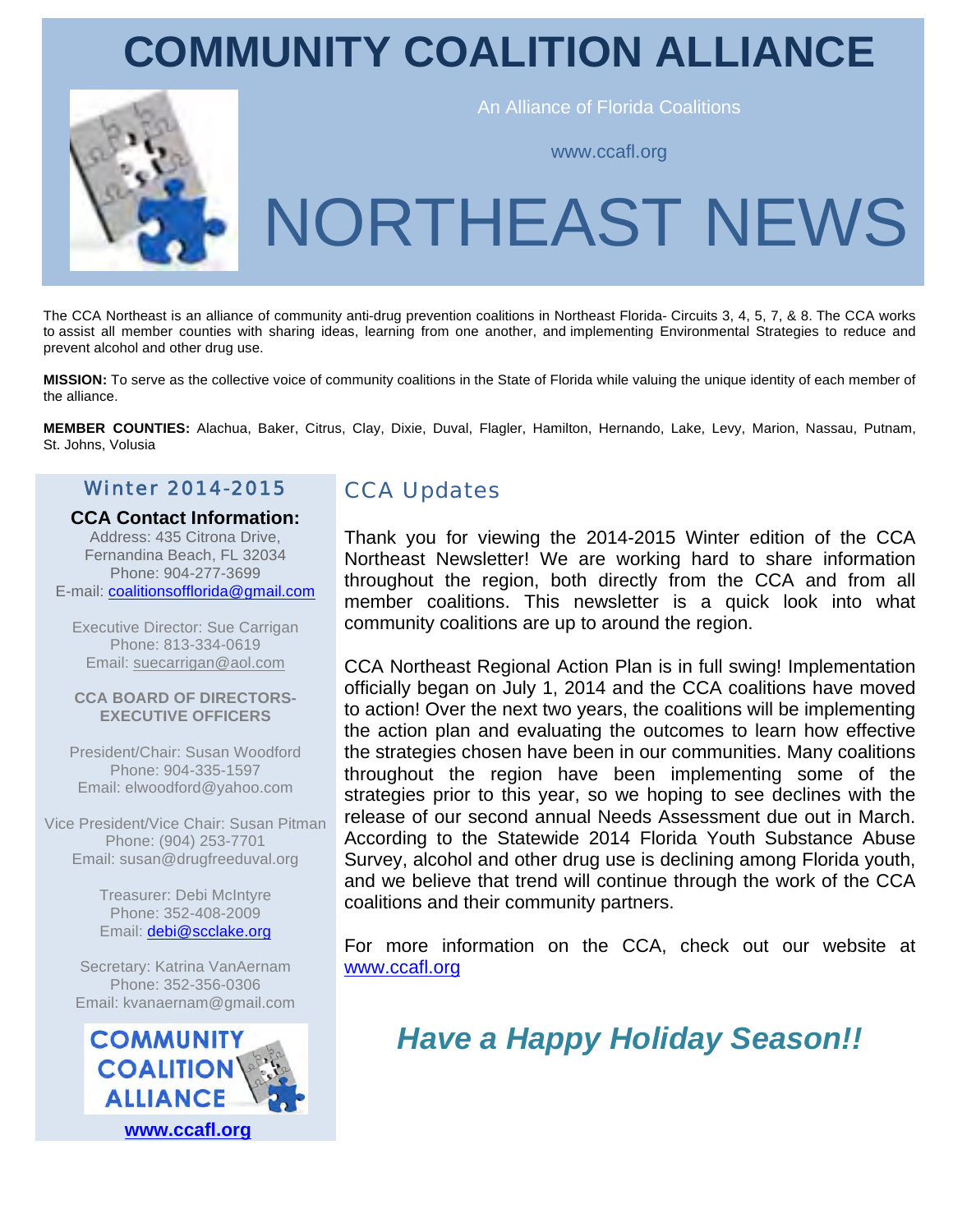## UPDATES FROM THE NORTHEAST COALITIONS

#### **Alachua County Health Promotion and Wellness Coalition- Alachua County CONTACT:** Danielle Tolson, Coalition Coordinator at danielle\_tolson@cdsfl.org **ONLINE: Facebook:** http://on.fb.me/OLtJZY **Twitter:** http://twitter.com/HPWCoalitio

#### *HPW Welcomes the New Alachua County School Board Superintendent!*



*Pictured: Ms. Danielle Tolson, Ms. Gwen Love, Dr. Owen Roberts, and Pastor Gregory Pelham.*

The HPW Coalition is dedicated to cultivating relationships with key stakeholders throughout Alachua County and the state of Florida. When Dr. Roberts was selected to serve as the next Superintendent for the Alachua County School Board, we were excited to have a new partner in Alachua County.

In our recent meeting with Dr. Roberts, it was a privilege to hear first hand how dedicated to collaboration with all types of people he is. He discussed a portion of his overall vision for making progress in our county and asked for our input. We let him know that we had strong ties with several of his schools and that we work to promote environmental strategies that impact the entire Alachua County community.

We look forward to the potential of working more with Dr. Roberts and we welcome him to the community!

**Baker Prevention Coalition, Inc.- Baker County CONTACT: Cheryl Pingel, Board Chair at** marche@nefcom.net **ONLINE: Facebook:** https://www.facebook.com/BakerPCI

#### *Coalition Updates*

Baker Prevention Coalition, Inc. (BPCI) has been busy the last few months. From chamber meetings to new personnel, the coalition is moving toward a positive outcome.

The Baker Prevention Coalition, Inc., Youth Coalition began its second year this quarter. The Youth Coalition which has approximately 18 members has been actively recruiting new members and planning activities for the upcoming year.

The BPCI collaborated with the Baker County Chamber of Commerce to host a Lunch and Learn in September featuring guest speaker Dr. Jessica Spencer. The topic was Medical Marijuana Legalization: What is Florida Facing? Dr. Jessica Spencer, who is well versed and works with a lot of legislatures explained the importance of Amendment 2 not passing this year. She explained that people do not understand this is a constitutional amendment and revealed the many dangerous consequences it would have on our society should it be successful. This amendment is dangerous and wildly unnecessary because the Florida Legislature has already adopted a law that allows a narrow strain of medicinal marijuana that has been bred specifically for those needing treatment for a serious illness. It was explained that the proposed amendment would be extremely dangerous because our state's children and teenagers would lawfully be able to obtain pot without parent's consent, placing zero age restrictions. She powerfully described the loopholes so many Floridians need to be aware of before going to the polls.

Following an informative Chamber meeting, Chris Ralph from the Health Law Services in Jacksonville spoke to members at the October Baker Prevention Coalition, Inc. meeting. He also provided those in attendance with a thorough overview of the issues surrounding Amendment 2. He distributed handouts that included a Constitutional Amendment Petition Form, Official Physician Medical Necessity Form, and Press Release titled "Jacksonville, Firm in Controversy Over Medical Marijuana Meets Duval Sheriff, State Attorney Team on Necessity Doctrine Rules."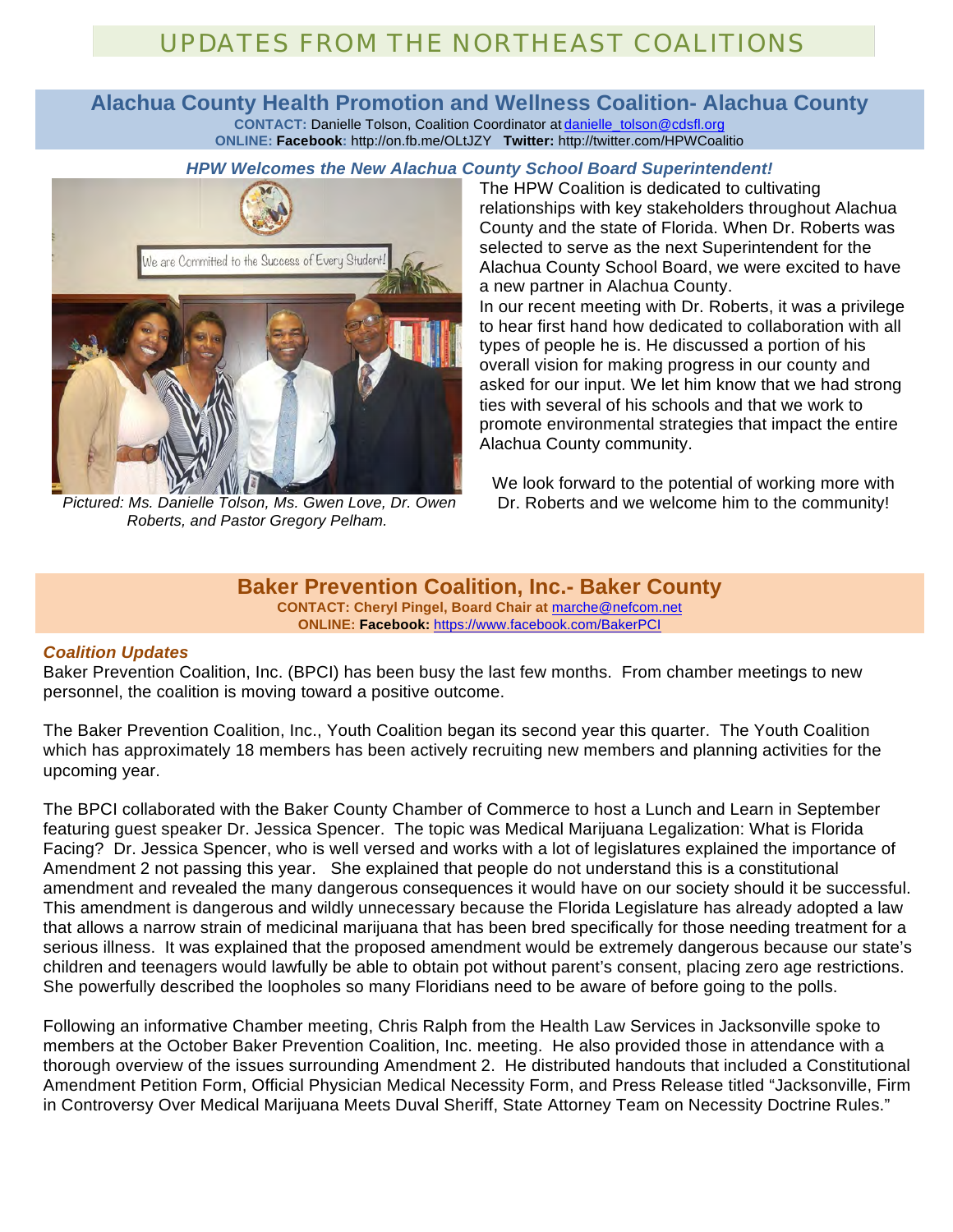In October, Michael Griffis, President of Baker Prevention Coalition, Inc. informed those in attendance that BPCI was unsuccessful in securing the DFC grant they applied for. The only funding being received now is from the Community Coalition Alliance (CCA). Due to the limited funds Baker Prevention was no longer able to keep Tracie Sides as the Executive Director. The Baker County Health Department has joined with BPCI under a contract to hire a part time employee responsible for the Baker Prevention activities. The new employee, Sarah Craft was hired in the middle of October. She is considered part of the Health Education Program at the Health Department. The partnership will be in place at least for the next year and BPCI will apply again for the DFC grant or any other funding opportunities that become available.

BPCI participated in a "Ghost in the Oaks" community event at Heritage Park on October 24<sup>th</sup> and 25<sup>th</sup>. The event promoted healthy recreational activities and habits for youth and families while encouraging them to spend quality time together in a safe and fun activity-filled atmosphere. BPCI shared a booth with the Baker County Health Department and provided information regarding what we do, and how the community could get involved with our efforts. In addition, information on "Parent that Host Lose the Most" was distributed.

#### **Anti Drug Coalition of Citrus County- Citrus County**

**CONTACT:** Mary Lee Cubbison, at mlcubbison@antidrugcitrus.com **ONLINE:** http://www.substancefreecitrus.org/

#### *Coalition Reflections* **Reflections:**

A study several months ago indicated that 90% of Florida's voting public was in favor of **Amendment 2**. While that study may have been an outlier, there were other studies that showed the support for the Amendment 2 was large enough to pass and well over the 60% of the



vote needed. It has always been amazing to see a grass roots effort in action. Amendment 2 presented a challenge in Florida. Educating the public about the dangerous flaws in Amendment 2 was truly a grassroots effort, encompassing all 67 counties in Florida. It brought together Florida's sheriffs, medical professionals, business groups, parents, teenagers, and many other concerned citizens in a common goal to keep more drugs off our streets. Our collective efforts to defeat this amendment should serve as a national case study on how to bring individuals from all backgrounds and across all political parties together to take a stand against drug policies that threaten our children's safety and security. The proponents of legalized marijuana will not let this be the last word so we will keep a careful watch on this issue and keep you informed.

October was Substance Abuse Prevention Month and was a very busy time for ADC. A highlight of the month was **Red Ribbon Week** which celebrated in all schools in the county. Red Ribbon Week is full of fun activities every day during the week to help kids stay drug free. **Red Ribbon Week** is celebrated in over a hundred thousand schools nationwide, reaching an estimated 80 million individuals annually, bringing awareness and support for safe, healthy and drug free children in the United States and beyond. Between **October 23rd and 31st** each year, schools organize Red Ribbon Week activities and celebrations. At home, it is a natural opportunity to start or continue the dialogue with children about the dangers of drug use and abuse. By expressing disapproval of the use of drugs (and better yet, by promoting healthy lifestyles and self-love), parents can significantly reduce the likelihood that their children will use substances. Furthermore, by sending a consistent message both at school and at home, children are more likely to actually hear that message. A highlight of Red Ribbon Week this year, was launching **Friday Night Done Right** in Inverness Middle School kicking–off RRW with a student dance. Nearly 250 students attended the dance and many of them also pledged to stay drug free. Pledge cards were drawn from a container and prizes were awarded to those students who read their pledge to be drug free. We will be looking at other opportunities throughout the year to continue this activity until the community recognizes that any event labeled Friday Night Done Right" is an event parents and students can be assured will be safe and drug free.

We also hosted our annual **NOPE Candlelight Vigil** in partnership with Celebrate Recovery at Seven Rivers Presbyterian Church. The event, chaired by Board member, Scott Hebert, Director of Area Schools and Elementary Education, drew 70 attendees. Participants heard a heartfelt story of recovery from Mike Wright, who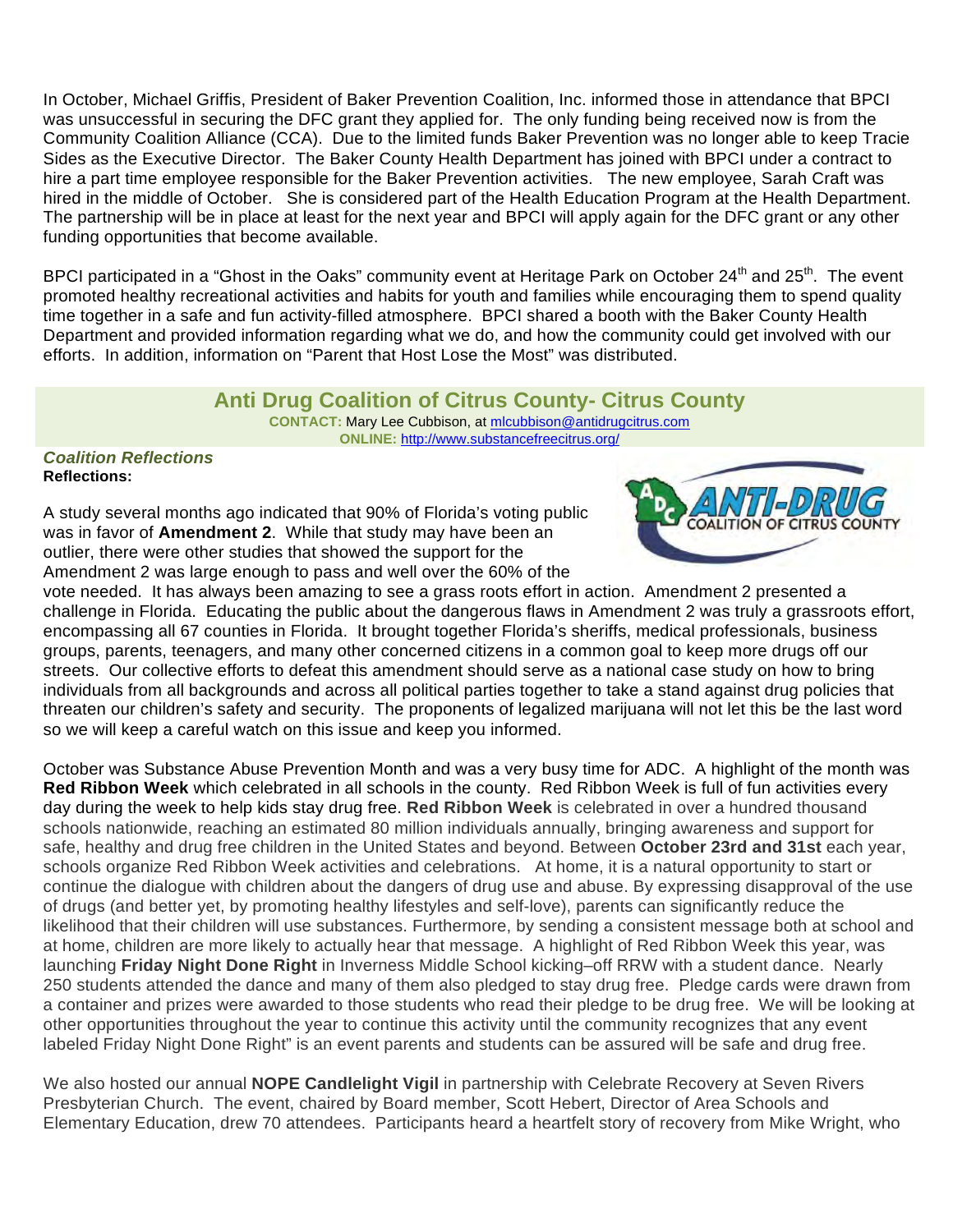is with the Citrus County Chronicle. The candle lighting ceremony was led by Lorrie Van Voorthuijsen. Every attendee had an opportunity to light a candle in memory of someone who has lost their life to drugs and also to honor those who are in recovery. Many lives have been destroyed by substance abuse and the disease of addiction. Too often, this disease is perceived as deserved and shameful, leaving families to grieve in silence, or an addict struggling to recover alone.

In the immediate future is the process of reviewing the **2014 Florida Substance Abuse Survey (FYSAS)** and ensuring the results are considered in developing future strategies for ensuring our community safe and drug free. To have a little fun, ADC is looking forward to decorating a float in both the Crystal River and Inverness parades this year led by our SADD Clubs. Also we are planning for **Partners with a Heart, our annual recognition held on Feb. 27, 2015**, honoring individuals who have made a significant contribution to substance abuse prevention. Planning has just begun for our **Town Hall that will be held in April**. We know we will have our most successful Town Hall ever.

#### **Clay Action Coalition- Clay County**

**CONTACT:** Stephanie Geoghagan, Project Coordinator at Stephanie.geoghagan@ccbhc.org **ONLINE:** http://www.clayactioncoalition.org/ or https://www.facebook.com/pages/Clay-Action-Coalition/385205754890264 *Clay Action Coalition is Honored as an Exemplary Partner by the Clay County School District*

The Clay County School District was chosen by the Military Child Education Coalition as one of five recipients throughout the nation to receive the 2014 Pete Taylor Partnership of Excellence Award. They received one of the highest honors in the category of Exemplary Partnerships. Due to the excellent partnerships between the school district, our military installation, higher education institutions, business partners, and community organizations, such as Clay Action Coalition, they been able to provide professional development, additional services and the much needed support our military connected students and their families deserve.

Clay Action Coalition contributed by providing curriculum and materials needed to increase a positive school climate. Professional development was provided to teachers and other school staff to help them implement social/emotional support and education to their students. This social/emotional learning curriculum was then implemented in classrooms of elementary and junior high school students, providing them with alternative choices to violence, drug\alcohol use ort other risky behaviors. Students were also provided Student2Student peer leadership training to support positive peer relationships and increase school connectedness among students.

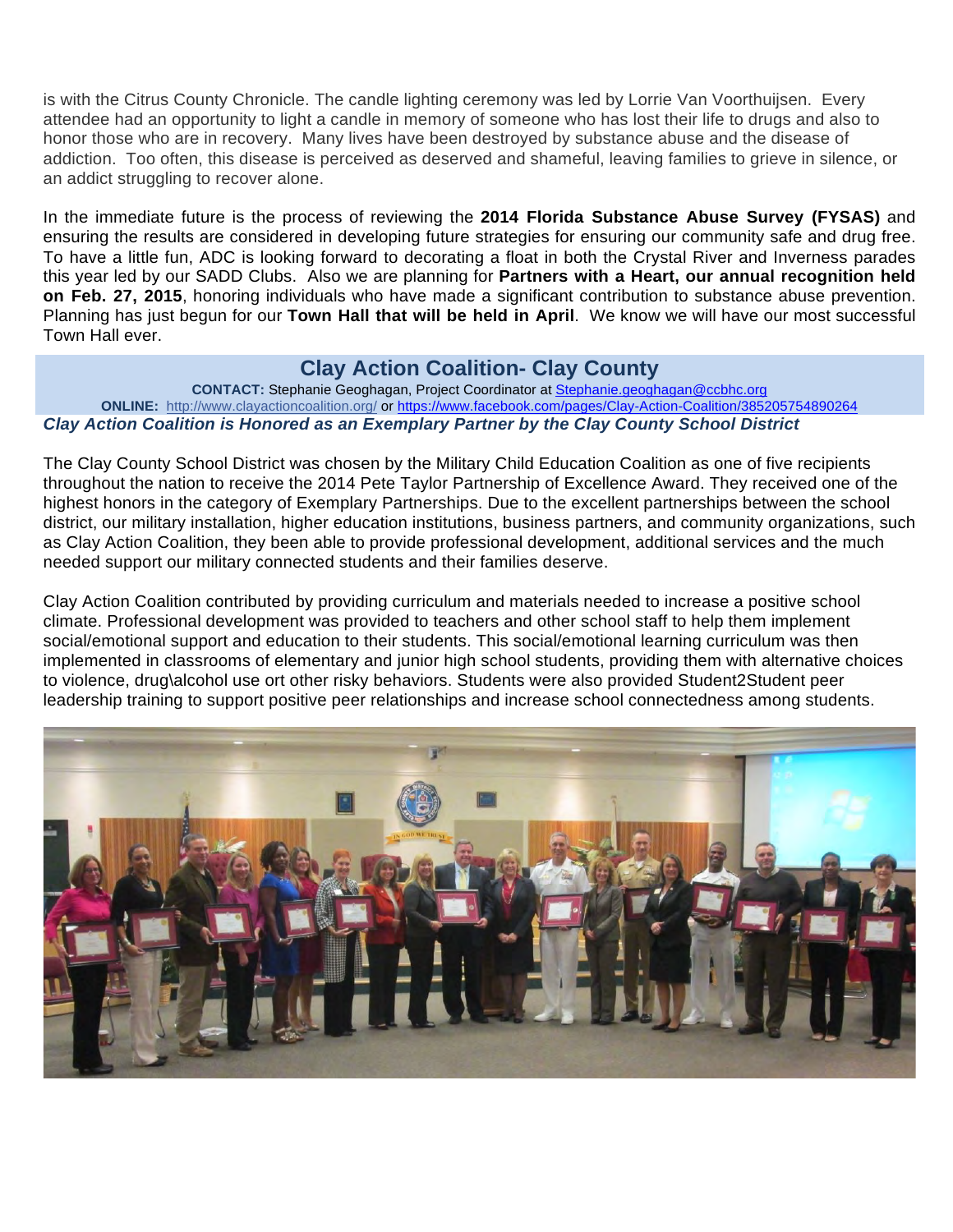#### **Dixie County Anti Drug Coalition- Dixie County**

**CONTACT:** Katrina VanAernam, Coalition Director at kvanaernam@gmail.com **ONLINE:** https://www.facebook.com/pages/Dixie-County-Anti-Drug-Coalition/140135282730666



#### *Know the Law In Action*

Partnering with our Dixie County Sheriff's office and the Dixie County School Board, we present the "Know the Law" program in our High School and Middle School. During the month of October approximately 200 students attended this 3-hour program, taught by Law Enforcement. Know the Law educates students on the consequences of breaking the Law and how it can affect their future in the area of job opportunities and further edu-cation. Dixie's Anti-Drug Coalition provides the curriculum, including a handbook per student.

**First Picture:** Sergeant R. Downing teaches "Know the Law" \_to students at Dixie County High School during the month of October. Over 80 students participated in this great program!

*Second Picture:* Deputy D. Cravey teaching "Know the Law" \_to students at RRMS in October. Over 120 students learned to stay "Safe and Smart" \_and avoid the consequences of

**Drug Free Duval (Safe and Healthy Duval Coalition)- Duval County CONTACT:** Susan Pitman, Project Director at susan@drugfreeduval.org **ONLINE:** www.drugfreeduval.org or Facebook: www.facebook.com/drugfreeduval Twitter: @drugfreeduval or LinkedIn: http://linkd.in/1g17mtY *Natural High Social Norming Campaign In Action*





Drug Free Duval engaged stakeholders to evaluate two options for social marketing and media related to changing social norms in our community: Friday Nights Done Right and Natural High. Natural High exists "to empower youth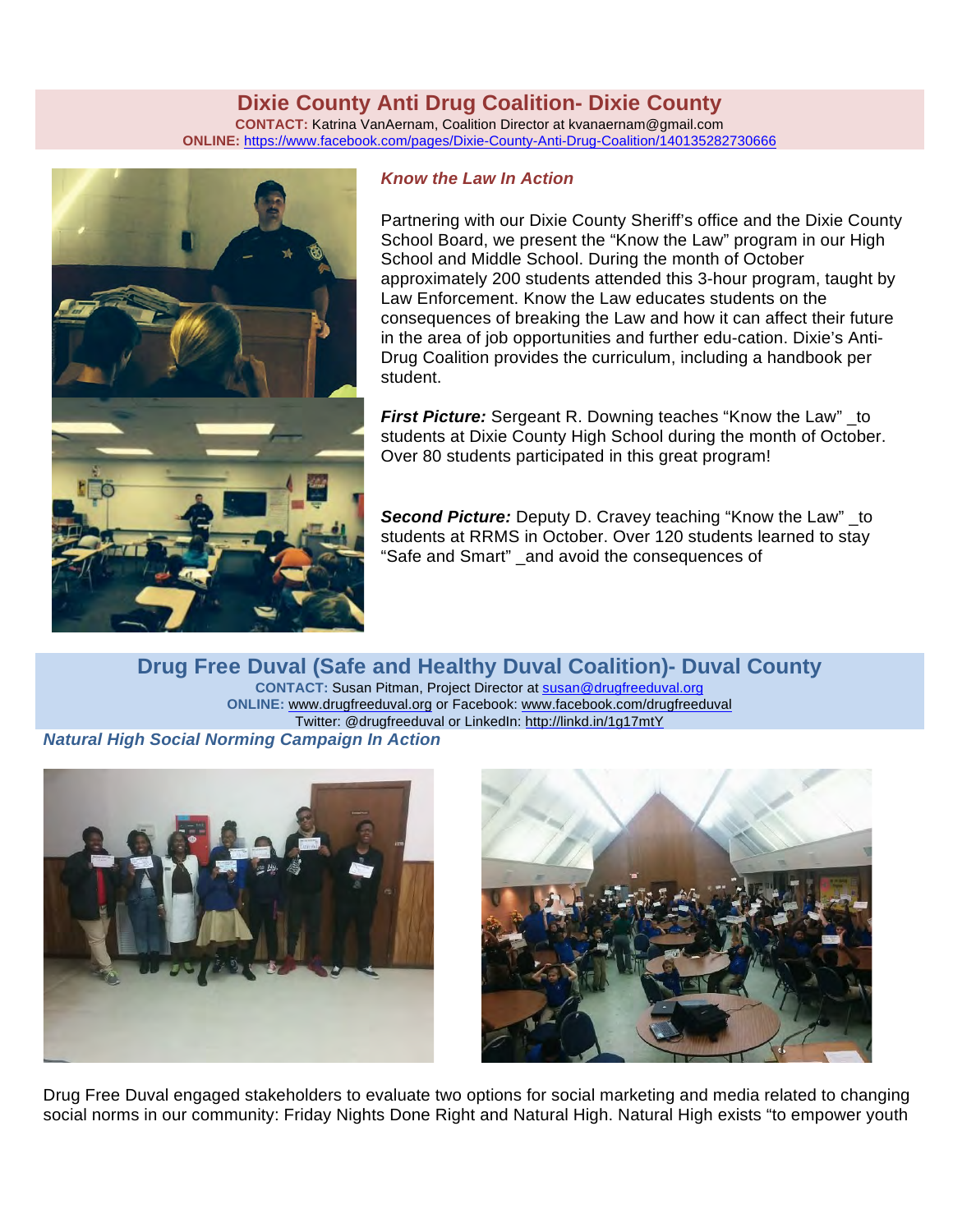to discover and pursue what they truly love to do so they have a reason to say no to an artificial high." Our local team decided this was the approach and message that would resonate and to move forward. To implement Natural High we began with a soft opening, partnering at pre-existing events. As of December, we have launched Natural High through three very diverse audiences and across the board, the kids have embraced the message. We share with teens about the amazing brain development that is going on during their adolescent years... and how drugs and alcohol effect the growth patterns and interfere with the process PERMANENTLY. After this look at science, we shift the focus to enforce positive activities that release the same chemicals and endorphins as drugs and alcohol. We share a video from the Natural High Celebrity Spokespersons to gain the youth interest and then request that the youth share their Natural High. We have seen an overwhelmingly positive response from the kids as they begin to declare their natural highs and talk about the things they love to do. As the kids get thinking and talking we pass out simple cardstock and markers for them to illustrate or write out their natural high as a reenforcement tool. We take photos, and ask them to be on camera sharing their Natural High…and they are enthusiastically cooperative! DFD and our community partners are in the planning stages to host several Natural High themed events around the city for 2015. We are thrilled with the initial start to the implementation, and look forward to seeing our core measures related to teens encouraging pro-social involvement rising.

#### **Focus on Flagler Coalition- Flagler County**

**CONTACT:** Debbie Neuman at debbieneuman56@gmail.com **ONLINE:** http://www.focusonflagler.org/

**Mission:** Collaborating with concerned partners and citizens of Flagler who provide services that promote and strengthen youth, families and community to achieve healthy and fulfilling lives.

#### **Our Core Values:**

We believe in the inherent strength and potential of Flagler's residents and that they deserve to achieve their highest and greatest potential by living in a supportive and nurturing environment that focuses on strengths as a means to help achieve healthy growth and fulfillment. We believe that healthy, intergenerational adult/youth

relationships are essential for a successful community and that all residents share in the responsibility to support and guide families during these tough economic times.

#### **Hamilton County Alcohol and other Drug Prevention Coalition- Hamilton County CONTACT:** Grace McDonald, Executive Director at mcdonaldg1@windstream.net





*Friday Night Done Right Social Norming Campaign In Action* On Friday Night October 24<sup>th</sup>, Hamilton County Alcohol and Other Drug Prevention Coalition hosted a fun filled event for the youth of Hamilton County at the Jasper Civic Center. The name of the event was "Friday Night Done Right*"- No Alcohol No Dope*.

The Friday Night Done Right Campaign focuses on things teens would prefer to do on Friday Night rather than drink or do drugs. The youth were able to participate in games, watch a presentation by Hamilton County SWAT- (Students Working Against Tobacco), Enter a contest, Take their favorite selfie at the photo booth and dance the night away. They were also provided a delicious meal. Each youth were given many giveaways. This was truly a successful event. We would like to thank everyone that helped make this event possible. We are in the process of planning another event for February, 2015.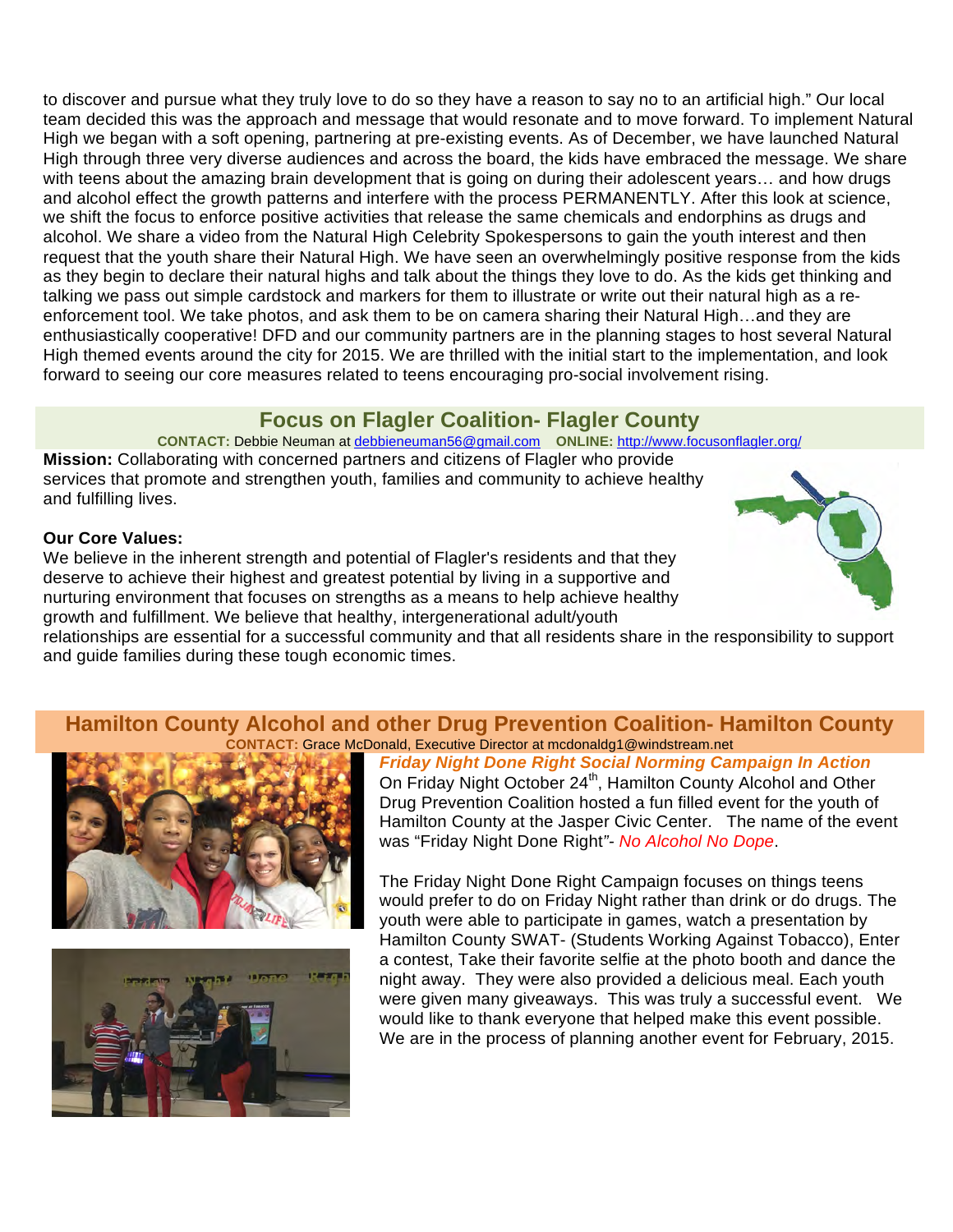#### **Hernando County Community Anti Drug Coalition- Hernando County**

**CONTACT:** Tresa Watson, Executive Director at tresa@cenaps.com

**ONLINE:** www.hernandoantidrug.org

#### *HCCADC Recognized for Community Work*

The Board of County Commissioners recognized Tresa Watson, executive director for the Hernando County Community Anti-Drug Coalition. Commissioner Diane Rowden presented the resolution to Ms. Watson. She was joined by several local organizations providing support services in Hernando County. The HCCADC would like to thank the Board of County Commissioners for this honor!!



#### **Safe Climate Coalition of Lake County, Inc.- Lake County**

**CONTACT:** Debi MacIntyre, Executive Director at debi@scclake.org

**ONLINE:** http://safeclimatecoalition.org/

#### *Year in Review*



#### **Safe Climate Coalition**

2013-14 Year in Review

Mission: To collaborate with community stakeholders to focus on youth substance abuse and violence reduction and prevention while maximizing resources and providing opportunities for health and wellness in order for children and families to be self-sufficient, productive contributors in Lake County and society.



participated in 27 community events. Coordinated annual DJJ Conference with 183 participants in attendance. Guest professor for a session focused on Social Problems at Lake Sumter State College each semester.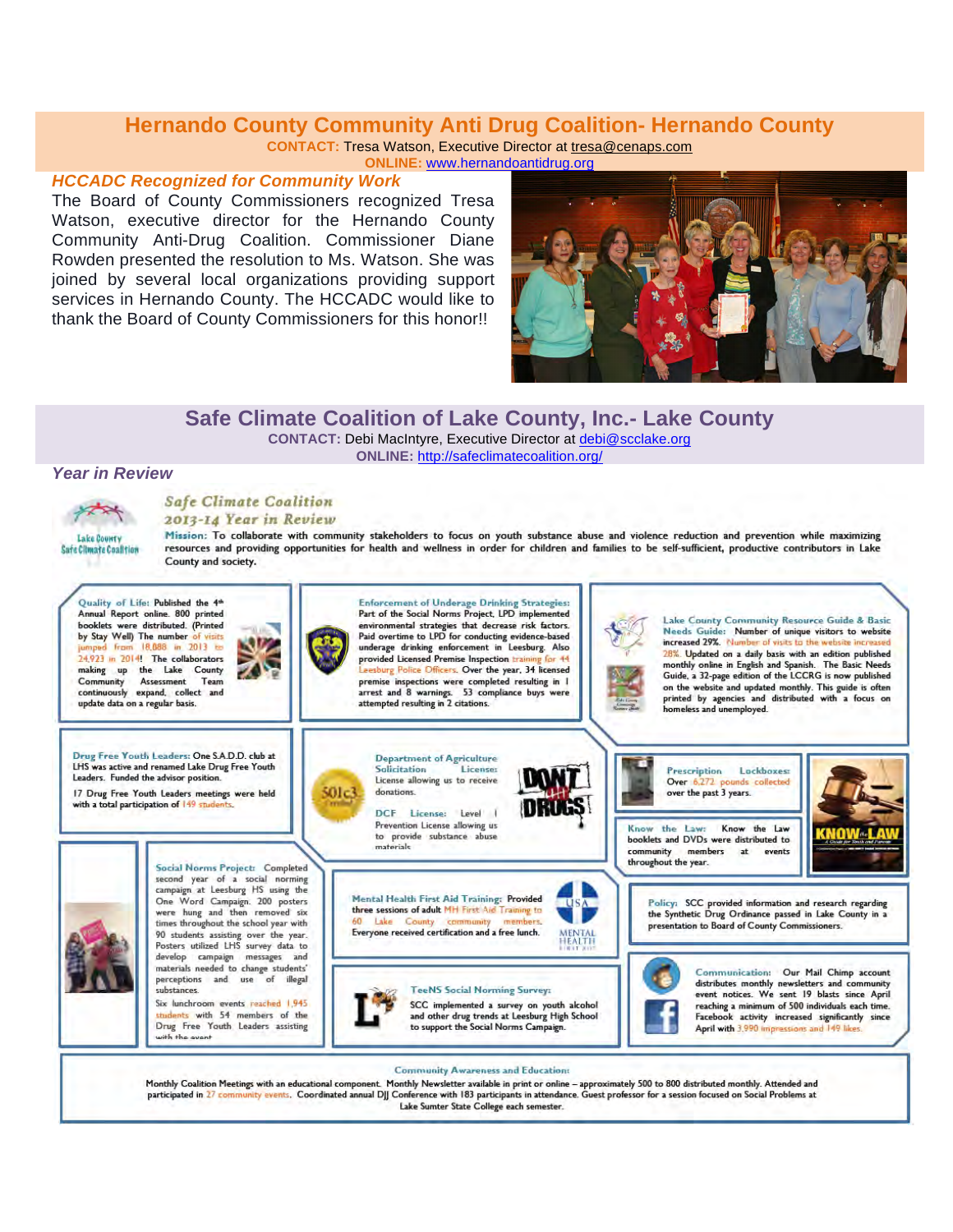#### **Levy County Prevention Coalition- Levy County**

**CONTACT:** Jonathan Lewis, Chief Operations Officer at jmlewis@ccofl.net

**ONLINE:** http://levypipsa.org/

#### *Levy County Prevention Coalition Implements ATI Clubs in High Schools*

The Levy County Prevention Coalition is continuing its mission of preventing youth substance abuse by implementing Above the Influence (ATI) clubs in all three county High Schools.

The mission of the clubs will be to allow students the opportunity to express their desire to live "above the influence" of drugs. Two of the three clubs met for the first time in November and the turnout was great. The clubs are off to a great start.



Committed To A Healthy Community

In addition to social media campaigns, posters and videos, the Coalition is preparing each club to promote other Coalition Strategies such as Friday Night Done Right.

#### **Marion County Children's Alliance- Marion County**

**CONTACT:** Nancy Castillo, Prevention Coordinator at Nancy.castillo@mcchildrensalliance.org **ONLINE:** http://www.mcchildrensalliance.org/

#### *Red Ribbon Week a Success*

I would like to start off by saying that the 2014 Red Ribbon Campaign was a huge success and that many schools and students within our county should be extremely proud of themselves. I was able to tour many schools within our district this past week who participated in different Red Ribbon Events. The creative and diverse ways schools and students shown their spirit towards taking a stand against substance abuse and bullying were fantastic! Many citizens of Marion County told me that it was amazing to see our campuses glow with red for the entire week to show unity against drug abuse and to promote healthy choices within our district! While touring many campuses I witnessed schools adorned in red ribbons, students promoting healthy lifestyles, peers influencing other peers to make pro-social choices, and staff allowing kids to have fun while reinforcing positive learning. All of these schools should very proud of themselves for putting forth such great effort! I was able to personally speak with many of the judges and they had an extremely hard time putting numbers on their scoring sheets. The judges reported to me that in all cases each school was unique and found it difficult to place one school over another. The winners of the 2014 Red Ribbon School Spirit Contest are below. They received \$500.00 and a traveling trophy at the School Board Meeting on November 25, 2014.

Elementary School: Eight Street Elementary

Middle School: Dunnellon Middle

High School: Marion Technical Institute

K-8 School Category: Saint Johns Lutheran

*James Jackson Marion County Public School Community Liaison*

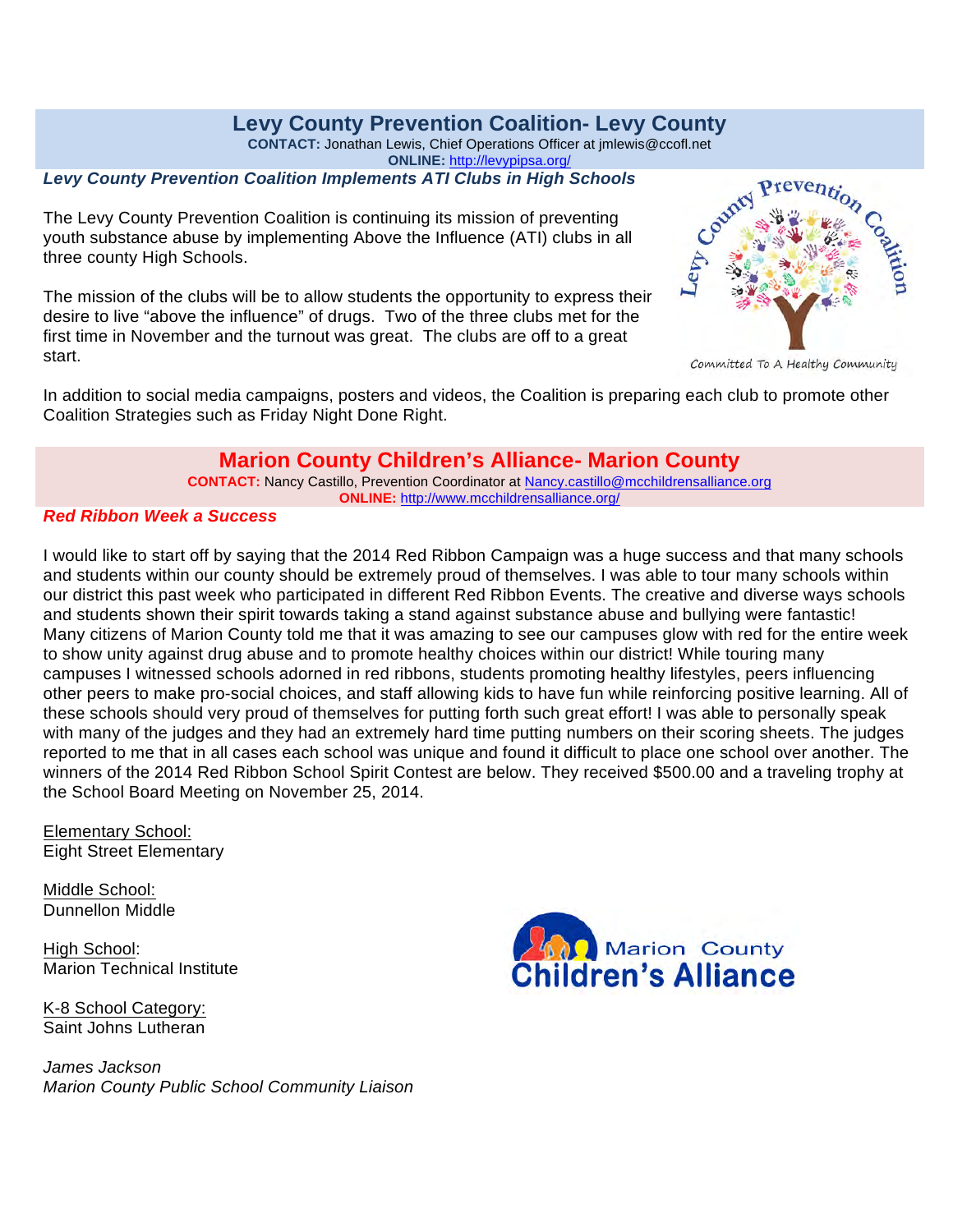#### **Nassau Alcohol Crime Drug Abatement Coalition- Nassau County**

**CONTACT:** Susan Woodford, Executive Director at elwoodford@yahoo.com **ONLINE:** http://nacdac.org/

#### *Teens for Change Gears Up in Nassau*

The Teens for Change (TCC) concept started four years ago in one high school with a group a dedicated students looking to promote positive social change in their community through volunteer activities and making healthy decisions. Now, NACDAC is proud to sponsor a club in each of the four high schools who have already hit the ground running this school year and are assisting the coalition with implementation of key strategies. While the west



side students helped with the launch of the Natural High initiative during the inaugural 5K, the other schools worked with middle school students during Red Ribbon Week and promoted drug free message to change the perception that "all kids use alcohol/drugs." The Natural High campaign is now in full swing and gaining recognition throughout the county. Currently, the TCC groups are doing the following:

Hilliard: Will have a spot in the west side holiday parade and is doing a toy drive for under privileged children for the holidays.

West Nassau: Collecting clothes for the Dignity You Wear program and speaking at an upcoming town hall meeting to inform and educate the community about the youth coalition efforts. They will participating in a leadership program sponsored by Chic-Fil-A, and walking in the west side holiday parade.

Yulee: Participated in Homecoming Carnival for fundraiser and made \$124 for the club. Currently doing a Kaps for Kids program where students purchase a ticket to wear a hat to school and all proceeds will go to Nemours Children's' Hospital. Yulee TCC also handed out the "Parents Who Host Lose the Most" bags filled with informational literature and goodies to educate parents on social host liability laws. This was done at the middle and high school pick-up lines.

Fernandina Beach: Recently worked on painting the school parking lot to ensure students had their assigned spots, this is to assist with identifying problem areas/vehicles. Will collaborate with other school clubs to host a family movie night in the park. Students will have a "Parents Who Host Lose the Most" information booth set-up with NACDAC materials and other information. FBHS TCC will also be assisting the Ben Byrns Foundation with creating a 30 second PSA to run in the new local theater about RX drug prevention and making healthy drug free choices.

NACDAC would like to thank the TCC sponsors from each high school and look forward to our continued success with the clubs in the New Year.

#### **Putnam County Anti Drug Coalition- Putnam County**

**CONTACT:** Christopher Glymph, Program Director at cglymph@putnamschools.org

**ONLINE:** http://classsites.putnamschools.org/antidrug/Putnam.html

#### *New Program in Putnam County*

The Putnam County Anti-Drug Coalition, working with local and state partners, has begun work on a behavioral health strategic plan to reduce behavioral health issues, increase student success, and reduce youth substance abuse and juvenile crime throughout the county. Taking a page from the CDC's ACE study, Putnam County stakeholders are devising a program that will screen all public school students in the county each year and, through the school guidance offices, provide assessments



to provide referrals for services that can be delivered at the schools and at home for the students and their families. This ambitious program will also provide case management for each student that receives a referral to services in order to coordinate between multiple agencies and providers in order to promote a continuity of care among all providers. This program is scheduled to begin in the 2015-2016 school year, provided that all of the service delivery and reimbursement protocols can be implemented by that time.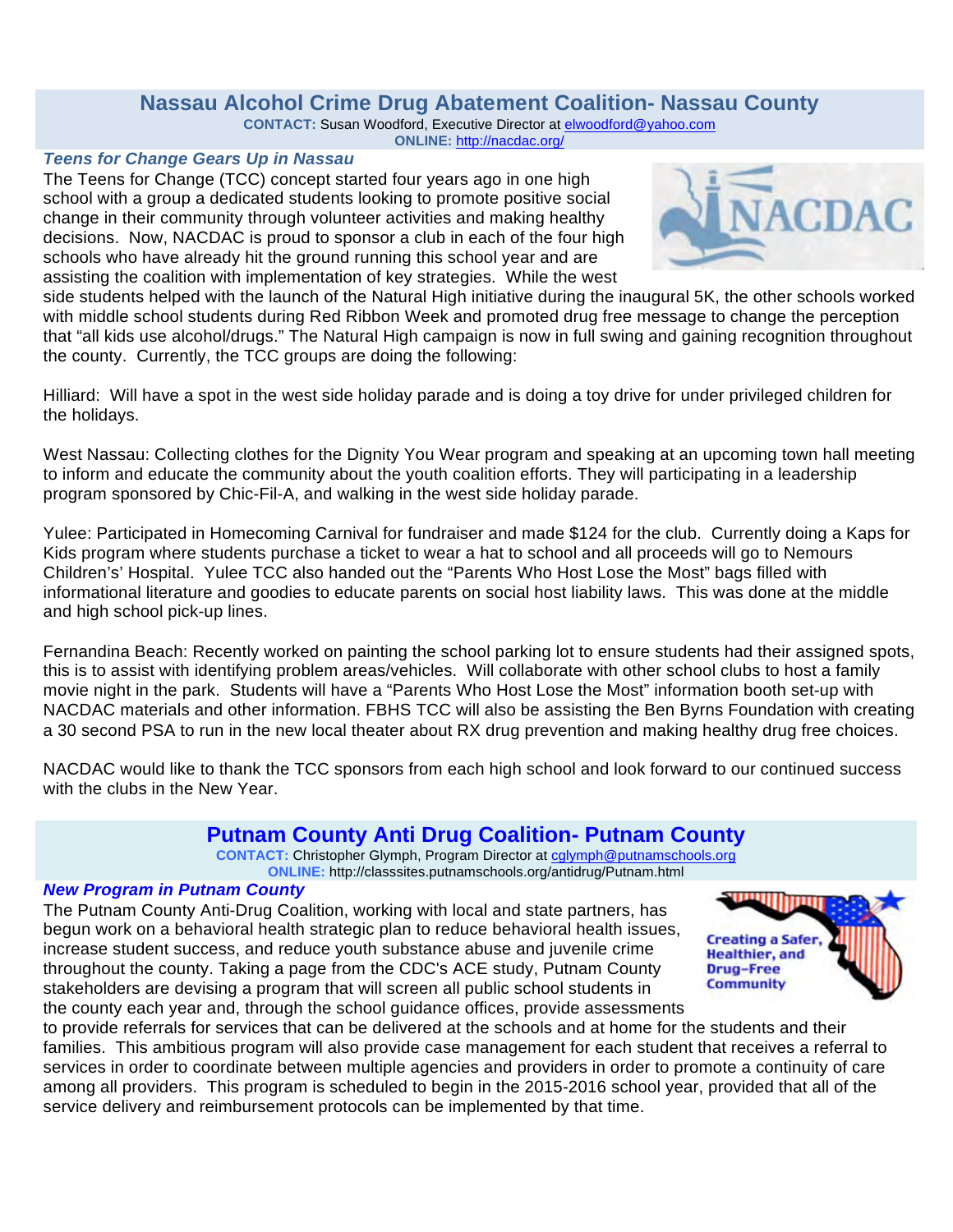#### **PACT Prevention Coalition of St. Johns County- St. Johns County CONTACT:** Lynnette Horwath at Lynnette@pactprevention.org **ONLINE:** http://www.pactprevention.org/

#### *Teens for Change*

With the holiday season just around the corner, PACT wants to make sure all of our youth have fun in safe and healthy ways. Take this time to educate your teen(s) about the dangers of both drugs, synthetic drugs, and alcohol. In the past month, PACT has made an effort to educate our St. Johns County teens on the dangers of drugs and alcohol.

PACT and Tobacco Free St. Johns collaborative initiative, Teens For Change, teamed up in October to participate in Red Ribbon Week, a week that raises awareness of the substance abuse in America.

The central theme of Red Ribbon Week was "Love Yourself. Be Drug Free".

PACT and Tobacco Free St. Johns Teens For Change clubs helped to organize Red Ribbon Week activities for their schools in order to promote their theme to not only their fellow students, but also parents of students as well. More than 3,000 red ribbons were passed out in 5 middle schools and 5 high schools in St. Johns County through the Teens For Change Initiative which helped students raise awareness of substance abuse to their fellow peers.

The Teens For Change hosted themed days at the 10 schools during Red Ribbon Week such as:

- Don't Be a Sucker for Drugs Day where students collectively handed out over 1,000 red lollipops that featured the words "Drug Free"
- Team Up Against Tobacco where students wore their favorite sports team jersey, which brought awareness to the addictiveness of tobacco products
- Dress Up to Say No! Day where students dressed as the profession they hope to pursue one day

Along with themed days, students at many of the schools signed pledge cards and displayed them on the front office doors for all the students, parents, and staff to see.

Murray Middle School also included two 15 minute presentations done by one of PACT's staff members, Bridget, and PACT's Flagler College intern, Laura. These presentations focused on how drugs, alcohol, and tobacco can hinder reaching your life goals and how much you can accomplish if those substances are excluded from your life.

Pedro Menedez High School held their annual health fair during Red Ribbon Week where the ladies at PACT were able to give about 75 mini presentations to inform the students what Red Ribbon Week is. Along with the mini presentations, over 400 Pedro students that stopped at the PACT table and picked up red ribbons to wear for the week.

#### **One Voice for Volusia- Volusia County**

**CONTACT:** Julie Barrow at julie@ovfv.org **ONLINE:** http://www.onevoiceforvolusia.org/

*"Speak Up, Reach Out***," SAMHSA's 25th annual** *Recovery Month* **theme, "***Join the Voices for Recovery:* One Voice for Volusia is excited about the launch of Friday Night Done Right in our community. In September we were able to hire Michele Ladas as our new Youth Outreach Coordinator to help with our youth substance abuse prevention efforts. Michele is seeking her graduate degree in School Counseling and serving as the varsity cheerleading coach at Seabreeze High School.

With Michele's connections as a coach and a former student, Friday Night Done Right had its' Volusia County Schools' grand debut during Red Ribbon Week and Spirit Week on the campus of Seabreeze High School as well as the on the field of the big Mainland High vs Seabreeze rivalry game on a Friday night. The administrative staff of the high school proudly donned their FNDR T-shirts for Red Ribbon week, FDNR messages boomed over the